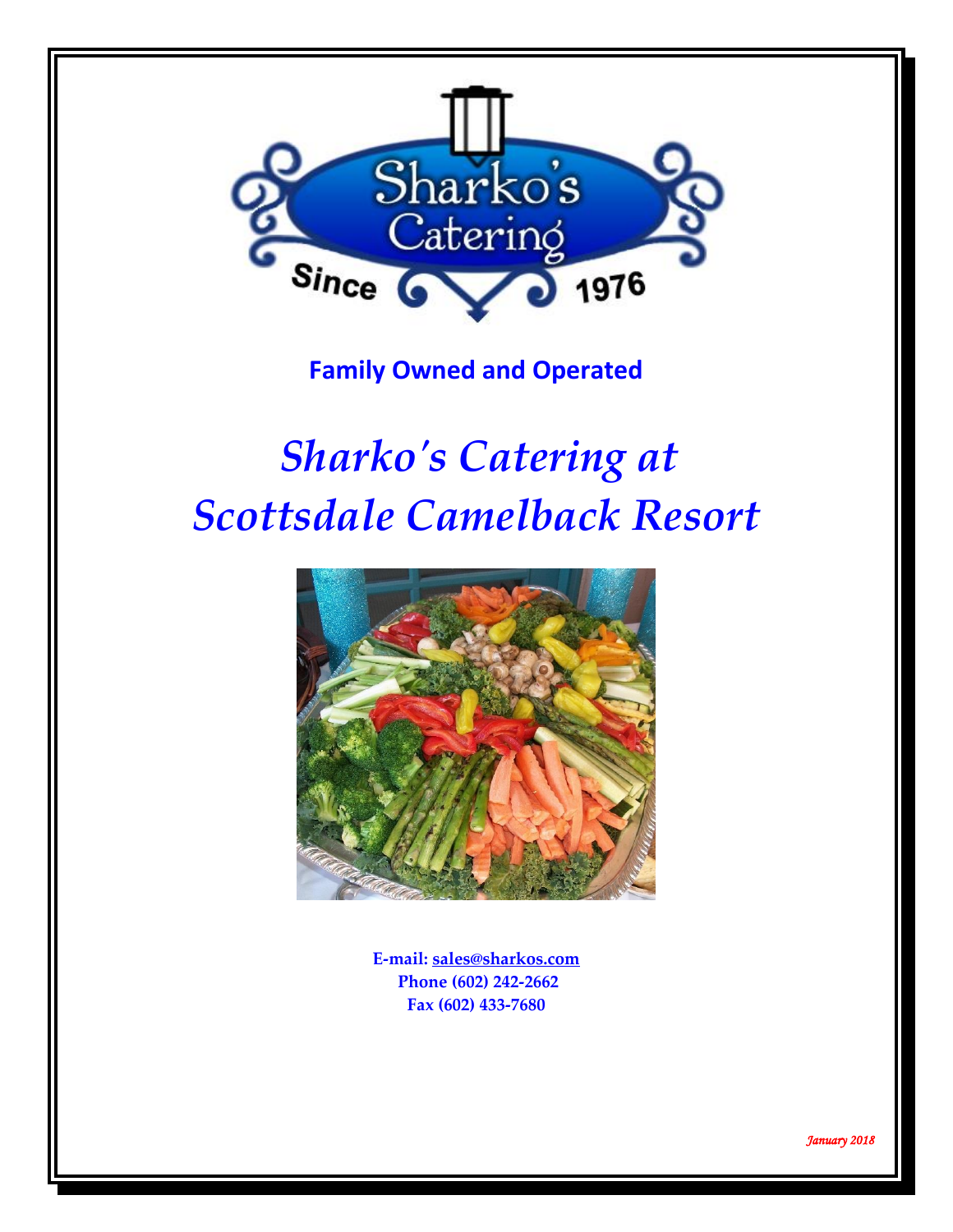**4522 N. 26th Drive, Phoenix, AZ 85017 Phone: 602-242-2662 Fax: 602-433-7680 E-mail: [sales@sharkos.com](mailto:sales@sharkos.com)**

### **CONTENTS**

| <b>GENERAL INFORMATION</b>     | PAGE 3         |
|--------------------------------|----------------|
| <b>BREAKFAST MENU</b>          | PAGE 4         |
| <b>ASSORTED MINI SANWICHES</b> | PAGE 5         |
| <b>DELI COLD BUFFET</b>        | PAGE 5         |
| <b>WRAPS</b>                   | PAGE 5         |
| <b>BOXED LUNCHES</b>           | PAGE 6         |
| <b>ENTRÉE SALADS</b>           | PAGE 6         |
| <b>TACO SALAD BAR</b>          | PAGE 6         |
| <b>CREATE YOUR OWN BUFFET</b>  | PAGE 7         |
| <b>MEXICAN BUFFET</b>          | PAGE 8         |
| <b>ITALIAN BUFFET</b>          | PAGE 9         |
| <b>BARBECUE BUFFET</b>         | <b>PAGE 10</b> |
| <b>LUAU BUFFET</b>             | <b>PAGE 11</b> |
| <b>PARTY TRAYS</b>             | PAGE 12 & 13   |
| DESSERT, SHEET CAKES           | <b>PAGE 14</b> |
| <b>BEVERAGE</b>                | <b>PAGE 14</b> |
| <b>ORDER FORM</b>              | <b>PAGE 15</b> |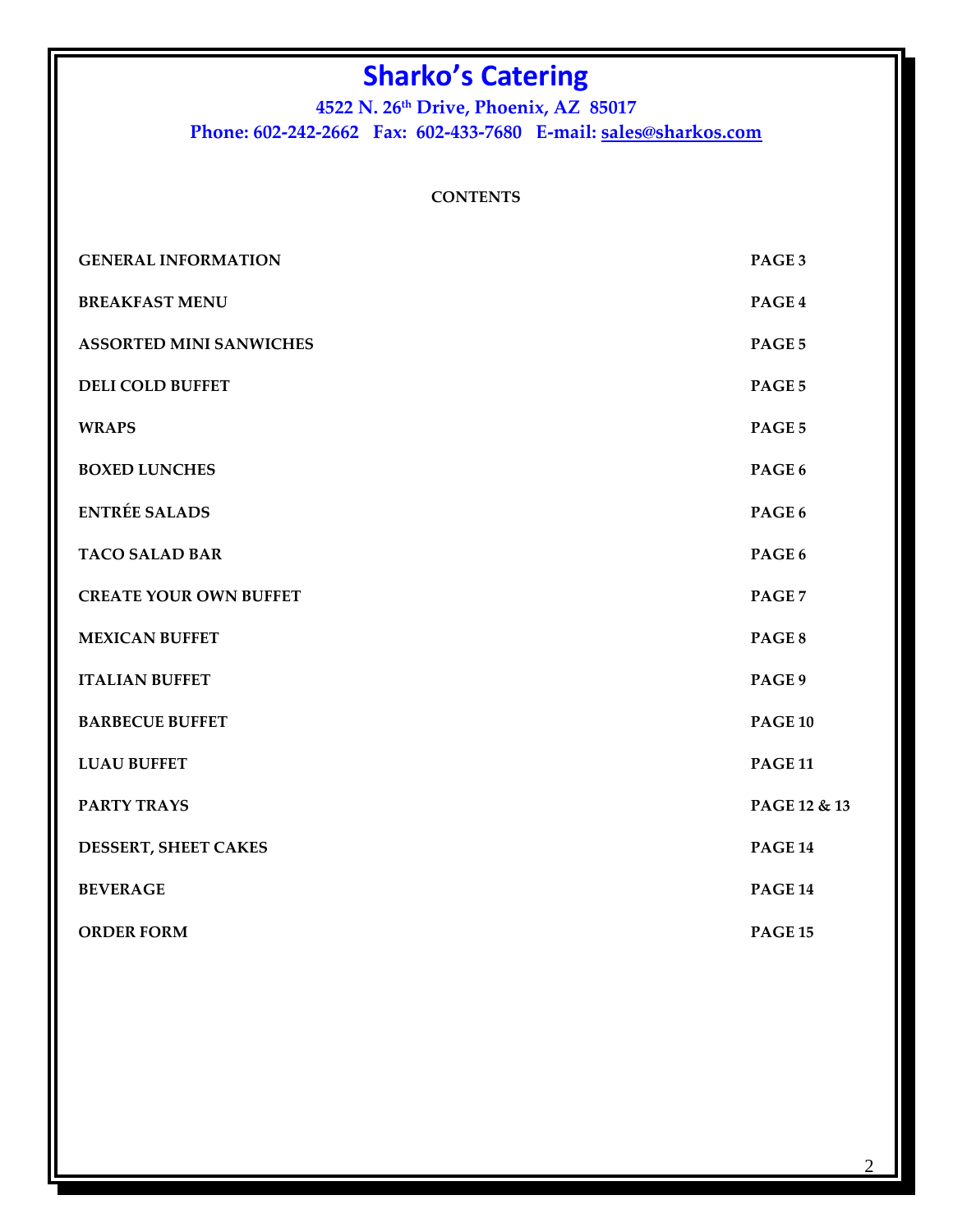#### **CORPORATE / SELF SERVICE CATERING**

Thank you for expressing interest in Sharko's Catering Service (SCS). SCS has been catering to corporations and social events in Phoenix and all surrounding areas for over 30 years. We understand the demands of the catering world and know that timing, presentation, customer service and great food are of the utmost importance. We have the staff that is dedicated to making your event as stress free and successful as humanly possible. We are happy to work with you to develop menus that are best suited for your budget and catering needs. You may browse our sample menus or contact us about additional menu items that do not appear in our menus.

#### **BUSINESS OFFICE HOURS**

Monday: Friday 7:00 am - 5:00pm Saturday: 9:00am - 4:00pm. Sunday: Closed

#### **GENERAL INFORMATION**

#### **Ordering**

Please call (602-242-2662), fax (602-433-7680) or e-mail [\(sales@sharkos.com\)](mailto:sales@sharkos.com) orders at least 48 hours in advance. For emergency ordering less than 48 hours please call directly. We will do our best to accommodate your last minute catering needs.

Feel free to use the order form on page 15.

All orders will receive a faxed or e-mailed confirmation by a representative from Sharko's Catering The minimum order is 12 people. Orders less than 12 will be higher priced.

Prices are subject to sales tax and delivery charge. Delivery Charge is based on distance. For a delivery charge quote please call our office.

If pick up of Sharko's equipment is necessary, there will be an additional pick up charge.

#### **Cancellation**

Cancellation requires 24-hour notice. If the order is cancelled within the 24-hour window you are responsible to pay 100% of the total bill.

#### **Utensils**

All orders include disposable dinnerware, paper napkins, high quality plates, and disposable serving utensils. We offer china, stainless flatware, linens, glassware, tables, etc. for an additional fee. Call for more details. All food is prepared ready to serve in disposable pans or party trays.

Upgrade to stainless steel chafing dishes, sterno, buffet linens and stainless steel serving utensils for an additional \$62.50.

Disposable chafing dishes to purchase: **\$17.00 each** includes wire rack, water pan and chafing fuel.

#### **Payment**

SCS accepts check, cash, Visa, MasterCard, and American Express. Credit card payments are subject to a 3% transaction fee. Corporate billing is also available.

Due to market variation, prices are subject to change without notice.

#### **Full Service Catering**

Our professional and uniformed event staff is available for any event. Please call our office at 602-242-2662 for more information and a price quote.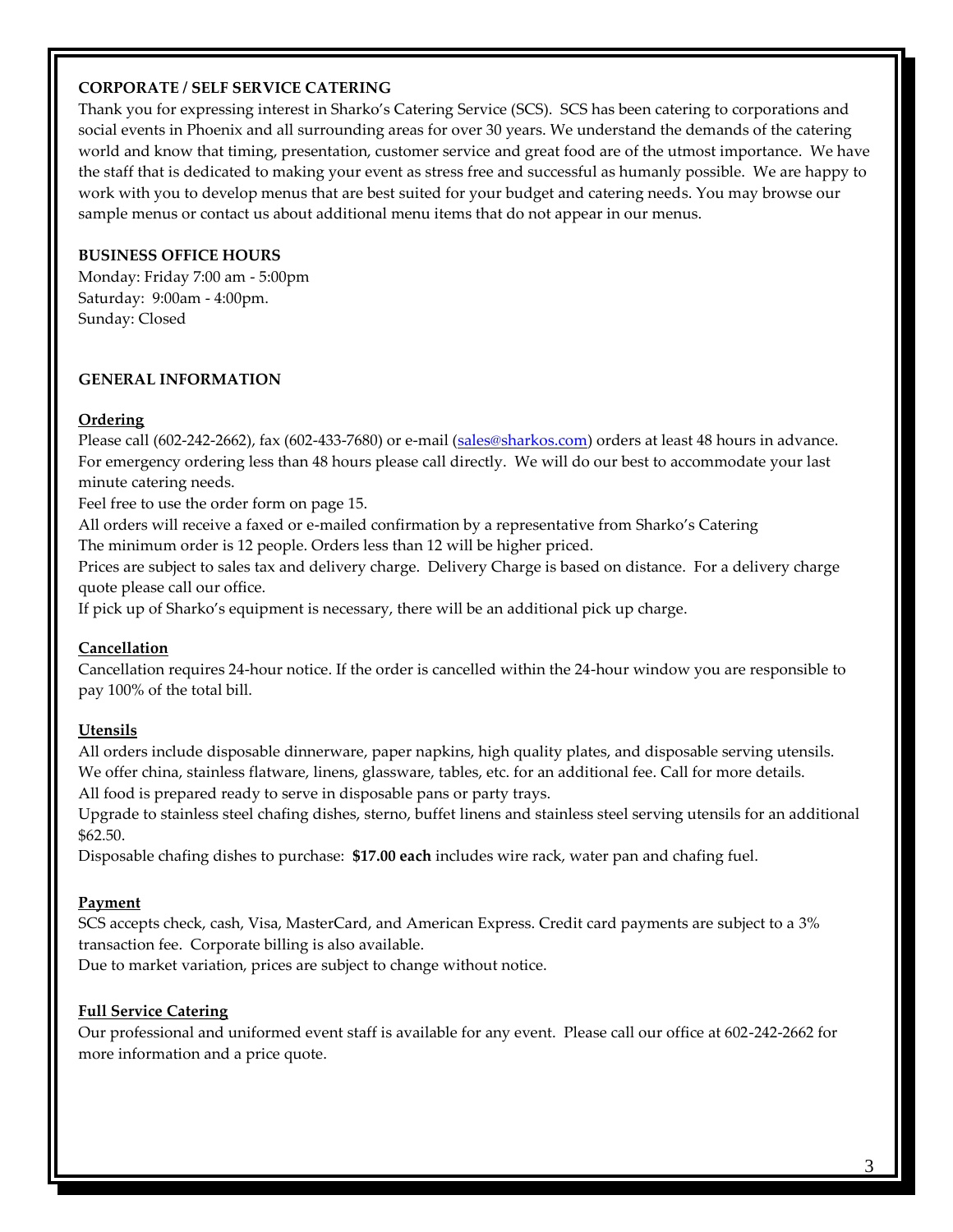**4522 N. 26th Drive, Phoenix, AZ 85017 Phone: 602-242-2662 Fax: 602-433-7680 E-mail: [sales@sharkos.com](mailto:sales@sharkos.com)**

# **BREAKFAST MENU**

### **CONTINENTAL BREAKFAST - \$11.90 MINIMUM 20**

### **MEXICAN BREAKFAST BUFFET – \$15.95 MINIMUM 20**

Bakery Fresh Danish Blueberry Muffins Mini Bagels with Cream Cheese Seasonal Fresh Fruit Orange Juice

### **CROISSANT SANDWICH - \$14.40 MINIMUM 20**

Scrambled eggs, slice of baked ham, Swiss Cheese on a freshly baked croissant Country Style Potatoes Seasonal Fresh Fruit Orange Juice

#### **BREAKFAST BURRITO – \$14.40 MINIMUM 20**

Choice of ham, bacon, chorizo or roasted peppers with freshly scrambled eggs, cheddar cheese stuffed into a flour tortilla Country Style Potatoes Seasonal Fresh Fruit Fresh Salsa Orange Juice

#### **BAGELS AND LOX – \$16.90**

Smoked salmon Whipped Cream Cheese Fresh Baked Bagels Sliced Red Onions Sliced tomatoes Seasonal Fresh Fruit Orange Juice



Machaca Con Huevos (shredded beef with scrambled eggs) Warm flour tortillas Shredded cheddar cheese Spanish Rice Fresh salsa Seasonal Fresh Fruit Orange Juice

#### **BREAKFAST OF CHAMPIONS – \$19.40**

Farm Fresh Scrambled Eggs Sizzling Bacon Strips Farmers John's Sausage Links Seasonal Fresh Fruit Country Style Potatoes Assorted Danish & Muffins Fresh Brewed Coffee Orange Juice

#### **ADDITIONAL ITEMS**

Made to order omelets: \$6.60 Honey Glazed Ham: \$5.95

#### **Coffee (regular or decaf)or Hot Tea**

Electric Coffee Urn – serves 25 people: \$62.50 Electric Coffee Urn - serves 50 people: \$112.50 Electric Coffee Urn - serves 100 people: \$212.50 Includes disposable coffee cups, cream, sugar, Sweetener, stir sticks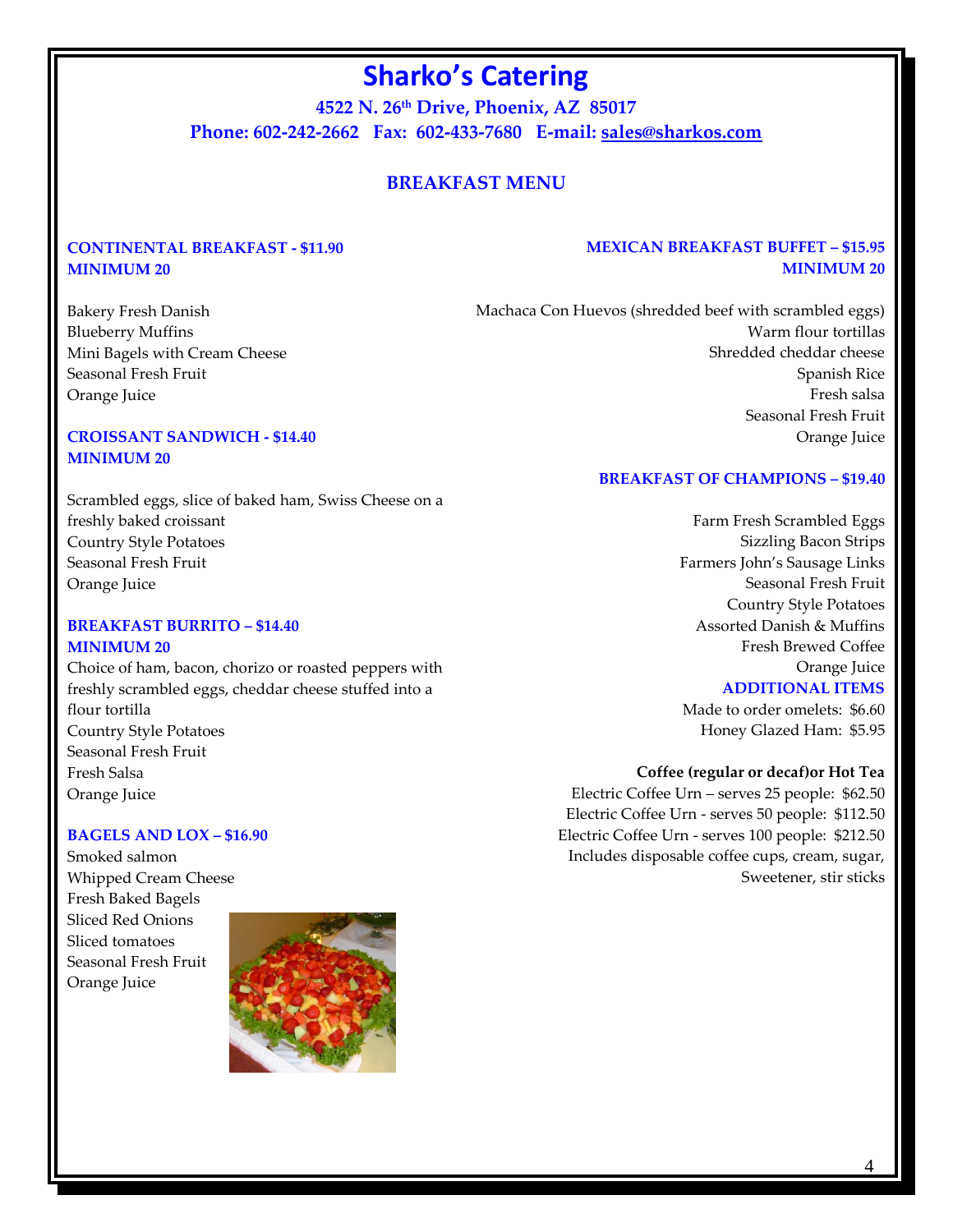**4522 N. 26th Drive, Phoenix, AZ 85017 Phone: 602-242-2662 Fax: 602-433-7680 E-mail: [sales@sharkos.com](mailto:sales@sharkos.com)**

# **ASSORTED MINI SANDWICHES – \$13.15**

**Includes:** Assortment of pre-made sandwiches consisting of Baked Ham with Honey Mustard Sauce, Roast Beef with creamy horseradish, Smoked Breast of Turkey with chipotle mayonnaise and Curry Chicken Salad on assorted sandwich rolls with leaf lettuce; cut in half and speared with a frilled pick. Includes Relish Tray

#### **Choice of Two Side Salads**

Potato Salad Creamy Coleslaw Southwest Bean Salad Pasta Salad Rosemary Potato Salad Cucumber and Tomato Italian Salad Hawaiian Salad Pesto Bowtie Salad Carolina Coleslaw Fresh Fruit Salad - Add \$1.90 pp Macaroni Salad

Additional Side Salads: \$2.80

### **DELI COLD BUFFET – \$14.40**

**Choice of Three Meats:** 

Albacore Tuna Salad Curry Chicken Salad Mortadella

Baked Ham Medium Rare Roast Beef Smoked Breast of Turkey

**Includes**: Imported Swiss Cheese, Domestic American Cheese, Relish Tray, Mustard and Mayonnaise, Bakery Fresh Rolls, Assorted Breads … Includes Relish Tray

#### **Choice of Two Side Salads**

Additional Side Salads: \$2.80

Potato Salad Creamy Coleslaw Southwest Bean Salad Pasta Salad **Rosemary Potato Salad** Cucumber and Tomato Italian Salad Hawaiian Salad Pesto Bowtie Salad Carolina Coleslaw Fresh Fruit Salad - Add \$1.90 pp Macaroni Salad

### **ASSORTED WRAP PLATTER – \$14.40**

Spinach and tomato basil tortillas filled with thinly sliced baked ham, smoked turkey, roast beef, Muenster cheese, lettuce, tomato and dressed with a chipotle spread … Vegetable Wraps also available.

### **Choice of Two Side Salads**

Potato Salad Creamy Coleslaw Southwest Bean Salad Pasta Salad Rosemary Potato Salad Cucumber and Tomato Italian Salad Hawaiian Salad Pesto Bowtie Salad Carolina Coleslaw Fresh Fruit salad - Add \$1.90 pp Macaroni Salad

#### **Additional Side Salads:** \$2.80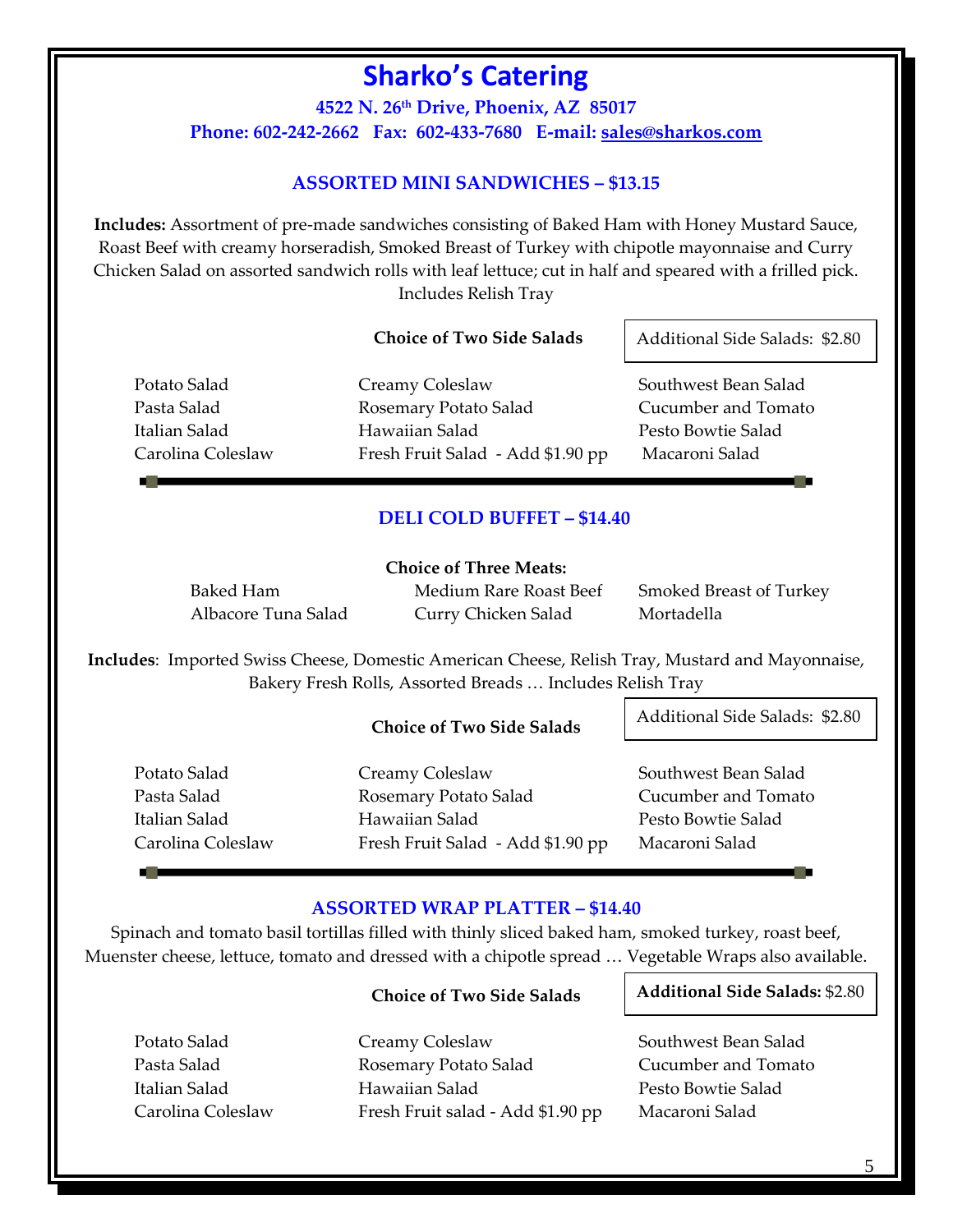**4522 N. 26th Drive, Phoenix, AZ 85017 Phone: 602-242-2662 Fax: 602-433-7680 E-mail: [sales@sharkos.com](mailto:sales@sharkos.com)**

#### **JUMBO BOX LUNCH - \$14.40**

Baked Ham Smoked Breast of Turkey Roast Beef Turkey and Baked Ham Baked Ham and Cheese **Albacore Tuna** (extra \$1.90 per person) Salami, Ham, Turkey and Provolone Cheese (extra \$**1.90** per person)

All sandwiches include leaf lettuce and sliced tomato. Seasonal Fruit, Mustard, mayonnaise and pickle spear are on the side. Croissants may be substituted for an additional \$**1.25** each.

 **Choice of One Salad Choice of One Dessert** Potato Salad **Homemade Brownie** Pasta Salad Chocolate Chip Cookie Coleslaw Macadamia Nut Cookie

# **ENTRÉE SALADS**

#### **Chef's Salad – \$14.40**

Crisp salad greens with tomato, cucumber, egg, julienne strips of ham, turkey and cheese. Choice of one dressing: Ranch, Italian or Raspberry Vinaigrette.

#### **Chicken Caesar – \$14.40**

Crisp romaine mixed with tender strips of marinated chicken, parmesan cheese and seasoned croutons.

#### **Mandarin Orange Chicken Salad – \$14.40**

Strips of cooled Teriyaki Chicken on a bed of Baby Greens and Napa Cabbage; topped with Mandarin Oranges, Slivered Almonds, Snap Pea, and Fried Wontons…served with Oriental Dressing

#### **Each salad includes Fresh Fruit and Dinner Roll.**

#### **TACO SALAD BAR – \$16.90**

Build your own taco salad with freshly baked taco shell baskets Marinated Fajita Chicken Served with Mixed salad greens, diced tomatoes, shredded cheese, sour cream, guacamole, black olives, homemade salsa Includes seasonal fresh fruit salad. Substitute Marinated Fajita Steak in place of the Chicken - Add \$2.50 pp

6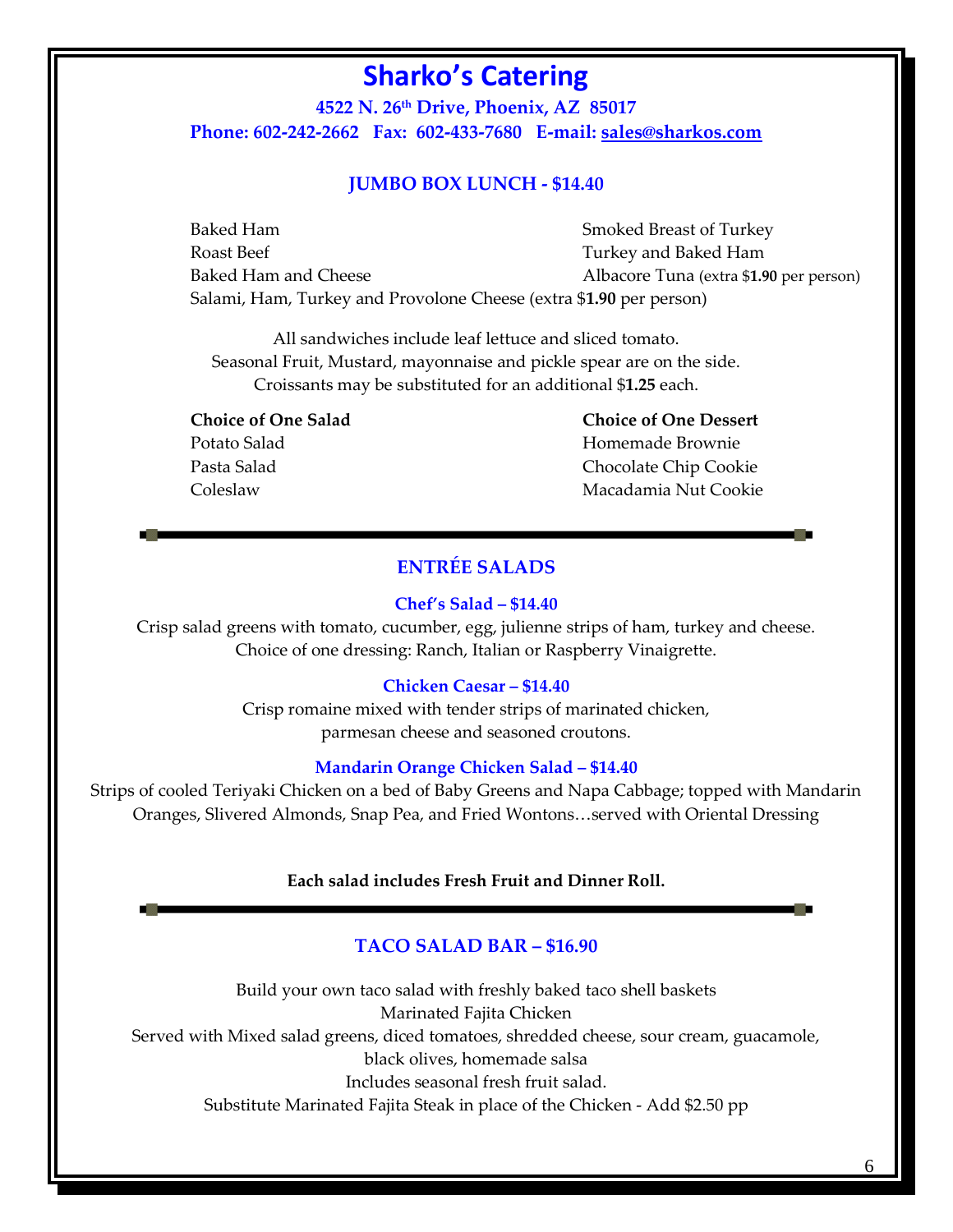|                                                                                                                                                                                          | 4522 N. 26th Drive, Phoenix, AZ 85017<br>Phone: 602-242-2662 Fax: 602-433-7680 E-mail: sales@sharkos.com                                                                                                                                                                           | <b>Sharko's Catering</b>                                              |                                                                                                                                                                                                                                                                     |
|------------------------------------------------------------------------------------------------------------------------------------------------------------------------------------------|------------------------------------------------------------------------------------------------------------------------------------------------------------------------------------------------------------------------------------------------------------------------------------|-----------------------------------------------------------------------|---------------------------------------------------------------------------------------------------------------------------------------------------------------------------------------------------------------------------------------------------------------------|
|                                                                                                                                                                                          | <b>CREATE YOUR OWN BUFFET - \$19.75</b>                                                                                                                                                                                                                                            |                                                                       |                                                                                                                                                                                                                                                                     |
|                                                                                                                                                                                          |                                                                                                                                                                                                                                                                                    | <b>CHOICE OF TWO ENTREES</b>                                          |                                                                                                                                                                                                                                                                     |
| <b>BROILED TOP SIRLOIN OF BEEF  ADD \$3.00 TO PRICE</b><br>Very lean & tender Top Sirloin, hand carved and served<br>in a au jus                                                         |                                                                                                                                                                                                                                                                                    | <b>LEMON HERB CHICKEN</b><br>boneless breast of chicken seasoned with | fresh herbs, served with our signature lemon sauce                                                                                                                                                                                                                  |
| <b>BEEF STROGANOFF</b><br>Made with a rich mushroom and sour cream<br>gravy                                                                                                              |                                                                                                                                                                                                                                                                                    | <b>MANGO CHICKEN</b><br>topped with our mango relish                  | Marinated boneless chicken breast, broiled and                                                                                                                                                                                                                      |
| <b>TENDERLOIN TIPS OF BEEF</b><br>Julienne cut strips of beef tenderloin mixed with red and green<br>bell peppers, onions and mushrooms                                                  |                                                                                                                                                                                                                                                                                    | <b>APPLE ALMOND CHICKEN</b><br>Cinnamon Sauce                         | A lightly-breaded chicken breast stuffed with an all-natural<br>apple, raisin and almond stuffing; served with our Orange                                                                                                                                           |
| <b>ROSEMARY ROASTED PORK LOIN</b><br>Lean and slow roasted pork seasoned with fresh rosemary<br>Served with an all natural pork sauce                                                    |                                                                                                                                                                                                                                                                                    | <b>FOREST CHICKEN</b>                                                 | Sauteed chicken breast topped with caramelized onions,<br>sautéed mushrooms and a bourbon cream sauce                                                                                                                                                               |
| <b>LEMON PEPPER TILAPIA</b><br>Fresh Tilapia fillet in lemon juice and melted butter seasoned<br>with garlic, pepper and parsley                                                         |                                                                                                                                                                                                                                                                                    | <b>STUFFED CHICKEN BREAST</b><br>Parmesan Cheese                      | Boneless breast of chicken stuffed with spinach, artichoke<br>hearts, red bell pepper topped with Italian herbs and                                                                                                                                                 |
| <b>BAKED SALMON  ADD \$6.00 TO PRICE</b><br>Fresh Atlantic Salmon seasoned, and topped with garlic<br>butter; sauce on the side                                                          |                                                                                                                                                                                                                                                                                    | <b>CHICKEN CORDON BLEU</b><br>with a tender slice of ham              | A classic chicken dish stuffed with Swiss and American cheese                                                                                                                                                                                                       |
| <b>Choice of One Salad</b><br>Tossed Garden Salad<br>Coleslaw<br>Pasta Salad<br>Tomato and cucumber Salad<br>Fresh Fruit Salad  add \$1.95 to price<br>Caesar Salad  add \$1.95 to price | <b>Choice of One Vegetable</b><br>Green Beans Morocco<br><b>Rosemary Carrots</b><br><b>Festive Corn</b><br>Green Beans Almondine<br>Peas, Carrots, Onions<br>Broccoli, Cauliflower, Carrots  add 1.95 to price<br>Grilled Asparagus, Zucchini & Yellow Squash<br>add 1.95 to price |                                                                       | <b>Choice of One Potato / Starch</b><br><b>Rice Pilaf</b><br><b>Augratin Potatoes</b><br>Mashed Potatoes (original or garlic),<br>New Red Roasted Potatoes<br><b>Buttered Egg Noodles</b><br>Kugelis-grated potato specialty  served<br>with sour cream on the side |
|                                                                                                                                                                                          |                                                                                                                                                                                                                                                                                    | <b>Includes:</b> Bakery Fresh Rolls and Butter                        |                                                                                                                                                                                                                                                                     |

7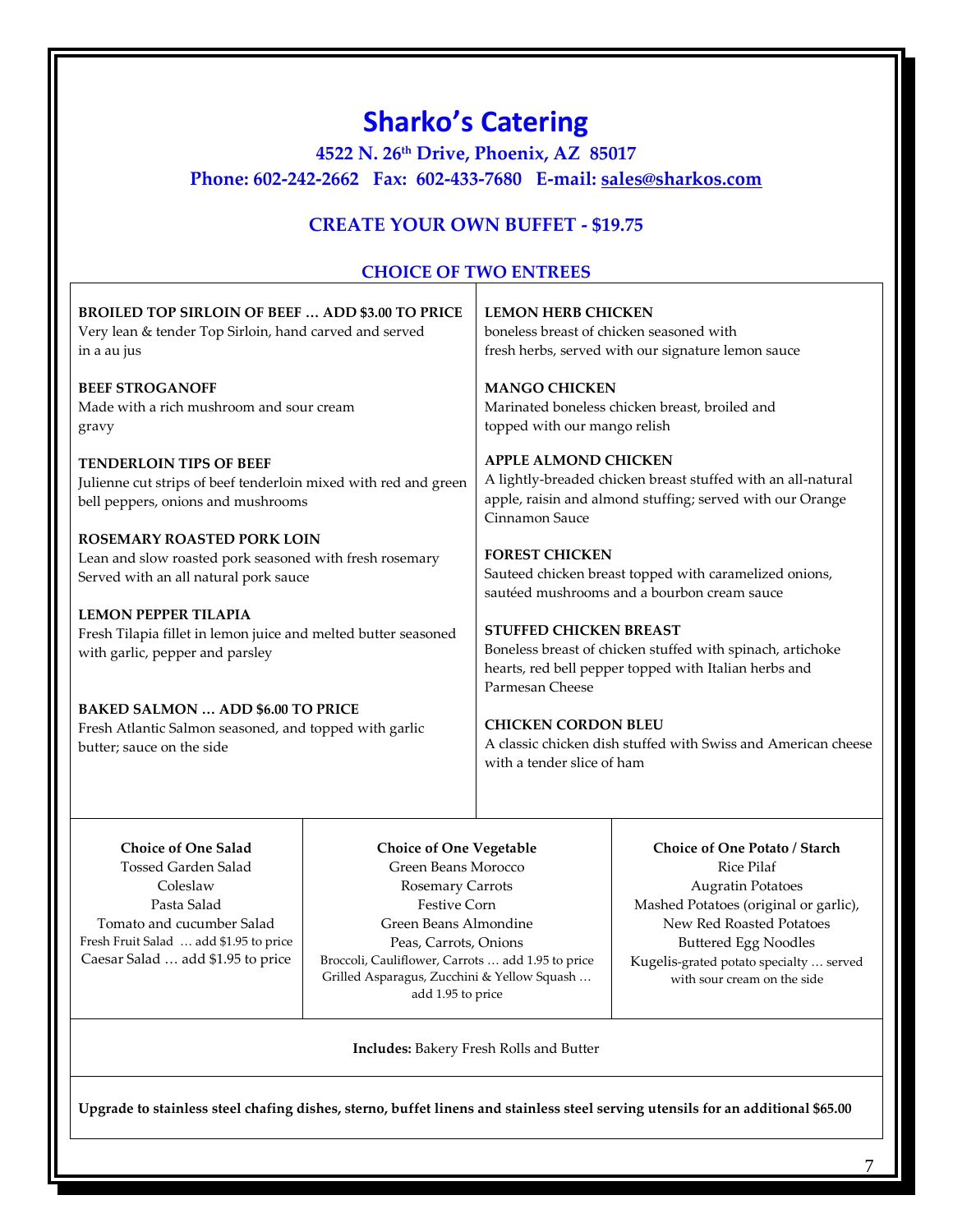| <b>Sharko's Catering</b><br>4522 N. 26th Drive, Phoenix, AZ 85017<br>Phone: 602-242-2662 Fax: 602-433-7680 E-mail: sales@sharkos.com |                                                                                                                    |  |
|--------------------------------------------------------------------------------------------------------------------------------------|--------------------------------------------------------------------------------------------------------------------|--|
|                                                                                                                                      | <b>MEXICAN BUFFET MENU - \$19.75</b><br><b>CHOICE OF TWO ENTRÉES</b>                                               |  |
| <b>GRILLED CHICKEN FAJITAS</b>                                                                                                       | <b>FIESTA CHICKEN</b>                                                                                              |  |
| Marinated strips of chicken with peppers and onions; served                                                                          | Seasoned chicken breast served with Baja sauce, pepper jack                                                        |  |
| with flour tortillas                                                                                                                 | cheese and topped with fresh Pico de Gallo sauce                                                                   |  |
| <b>GRILLED STEAK FAJITAS</b>                                                                                                         | <b>PORK CARNITAS</b>                                                                                               |  |
| Marinated strips of beef with peppers and onions; served with                                                                        | Pulled pork accompanied with Pico de Gallo salsa & flour                                                           |  |
| flour tortillas.                                                                                                                     | tortillas.                                                                                                         |  |
| <b>CHEESE ENCHILADA</b>                                                                                                              | <b>STEAK PICADO</b>                                                                                                |  |
| Topped with a red chili enchilada sauce and shredded                                                                                 | Tender chunks of top sirloin with green chilies, onions &                                                          |  |
| cheddar cheese                                                                                                                       | tomatoes; served with warm flour tortillas                                                                         |  |
| <b>SPINACH ENCHILADA</b><br>Topped with a white jalapeno cheese sauce                                                                | <b>DELUXE TACOS</b><br>Beef taco served with all the toppings; tomatoes, lettuce,<br>cheese, sour cream, and salsa |  |
| <b>SHREDDED BEEF ENCHILADA</b>                                                                                                       | <b>CHIMICHANGAS</b>                                                                                                |  |
| Shredded beef rolled in a corn tortilla; topped with a red chili                                                                     | Flour tortilla filled with shredded beef or chicken, deep fried                                                    |  |
| enchilada sauce                                                                                                                      | until crisp with Relleno sauce and sour cream on the side                                                          |  |
| <b>CHICKEN ENCHILADA</b>                                                                                                             | <b>BREAST OF CHICKEN MONTEREY</b>                                                                                  |  |
| Shredded chicken rolled in a corn tortilla; topped with a red                                                                        | Marinated, broiled and topped with cheddar cheese, black                                                           |  |
| chili enchilada sauce                                                                                                                | olives and green onions                                                                                            |  |

#### **INCLUDES**

Tossed Garden Salad Homemade Tortillas Chips and Fresh Salsa

#### **CHOICE OF TWO ADDITIONAL SIDES**

SW Style Beans and Rice Refried Beans Spanish Rice Festive Corn Fruit Compote Southwestern Style Black Beans Calabasitas (yellow and green squash sautéed)

#### **ADDITIONAL ITEMS**

#### **Southwestern Style Bean Dip Tray**

Layers of refried beans, sour cream, guacamole grated cheese, diced tomatoes, served with tortilla chips Small Tray serves 15-20: \$50.00 Medium Tray serves 30-40: \$100.00

#### **Chef Roman's Homemade Guacamole:**

\$2.00 per person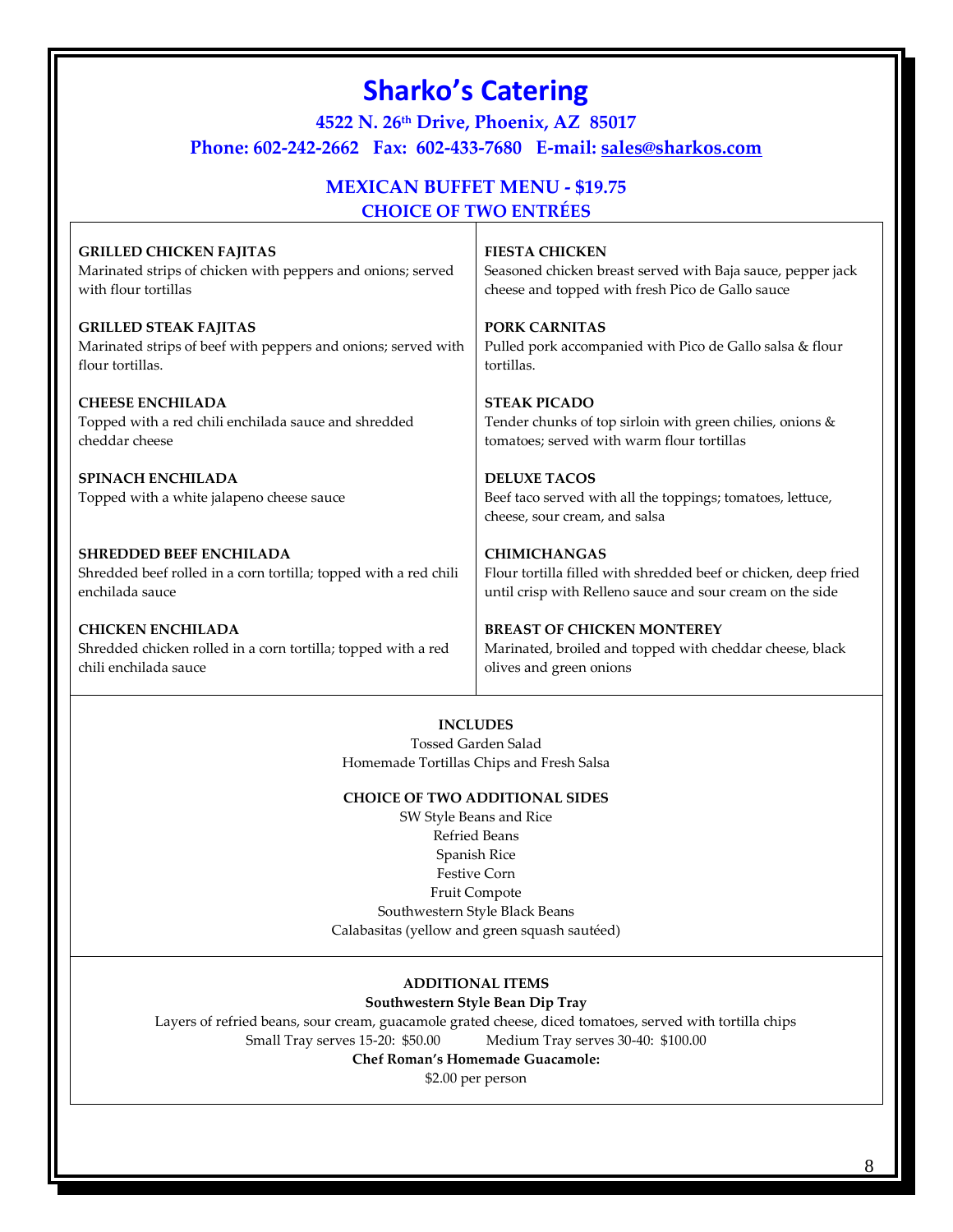**4522 N. 26th Drive, Phoenix, AZ 85017 Phone: 602-242-2662 Fax: 602-433-7680 E-mail: [sales@sharkos.com](mailto:sales@sharkos.com)**

# **ITALIAN BUFFET MENU - \$18.50**

# **CHOICE OF TWO ENTREES**

| <b>HOMEMADE BAKED LASAGNA</b><br>layers of lasagna noodles, Italian sausage, ricotta cheese,<br>parmesan cheese, shredded mozzarella and rich red sauce<br><b>CHEESE AND SPINACH RAVIOLI</b> | <b>MOSTACIOLLI WITH BOLOGNESE SAUCE</b><br>Penne pasta topped with our authentic meat-based sauce<br><b>CHICKEN MARSALA</b><br>Boneless breast of chicken with mushrooms and a Marsala<br>wine sauce |
|----------------------------------------------------------------------------------------------------------------------------------------------------------------------------------------------|------------------------------------------------------------------------------------------------------------------------------------------------------------------------------------------------------|
| In herb de France sauce<br><b>CHEESE TORTELLINI</b><br>Cheese tortellini noodles in an herb de France sauce or<br>marinara sauce.                                                            | <b>CHICKEN PROVENCAL</b><br>Boneless breast of chicken in a brandied cream sauce with<br>mushrooms, artichokes and sun dried tomatoes                                                                |
| <b>ITALIAN SAUSAGE</b><br>Mixed with bell peppers and a tasty marinara sauce                                                                                                                 | <b>BAKED ZITI</b><br>Italian casserole made with penne pasta, marinara sauce,<br>ricotta cheese, mozzarella and parmesan                                                                             |
| <b>ITALIAN BEEF WITH PEPPERS</b><br>Italian style sliced beef mixed with bell peppers and onions                                                                                             | <b>CHICKEN PARMESAN</b><br>Lightly breaded chicken breast topped with marinara sauce<br>and Parmesan cheese                                                                                          |
| <b>STUFFED SHELLS</b><br>Seasoned ground turkey, sautéed spinach, onions and<br>mozzarella cheese stuffed in a pasta shell topped with our<br>marinara sauce                                 | <b>STUFFED CHICKEN BREAST</b><br>Boneless breast of chicken stuffed with spinach, artichoke<br>hearts, red bell pepper topped with Italian herbs and<br>Parmesan Cheese                              |

#### **INCLUDES**

Warm Garlic Breadsticks

#### **CHOICE OF TWO ADDITIONAL SIDES**

Tossed Garden Salad Italian Salad Caesar Salad … add \$1.95 per person Green Beans Morocco Rosemary Carrots Green Beans Almondine Fresh Fruit Salad - add \$1.95 per person Pesto Bowtie Salad Pasta Salad

#### **ADDITIONAL ITEMS**

**Antipasto Platter –** an Italian favorite Medium Tray serves 25-30: \$150.00 Large Tray serves 50 – 60: \$300.00 **Italian Style Meatballs** Served in a marinara sauce 50 pieces: \$57.00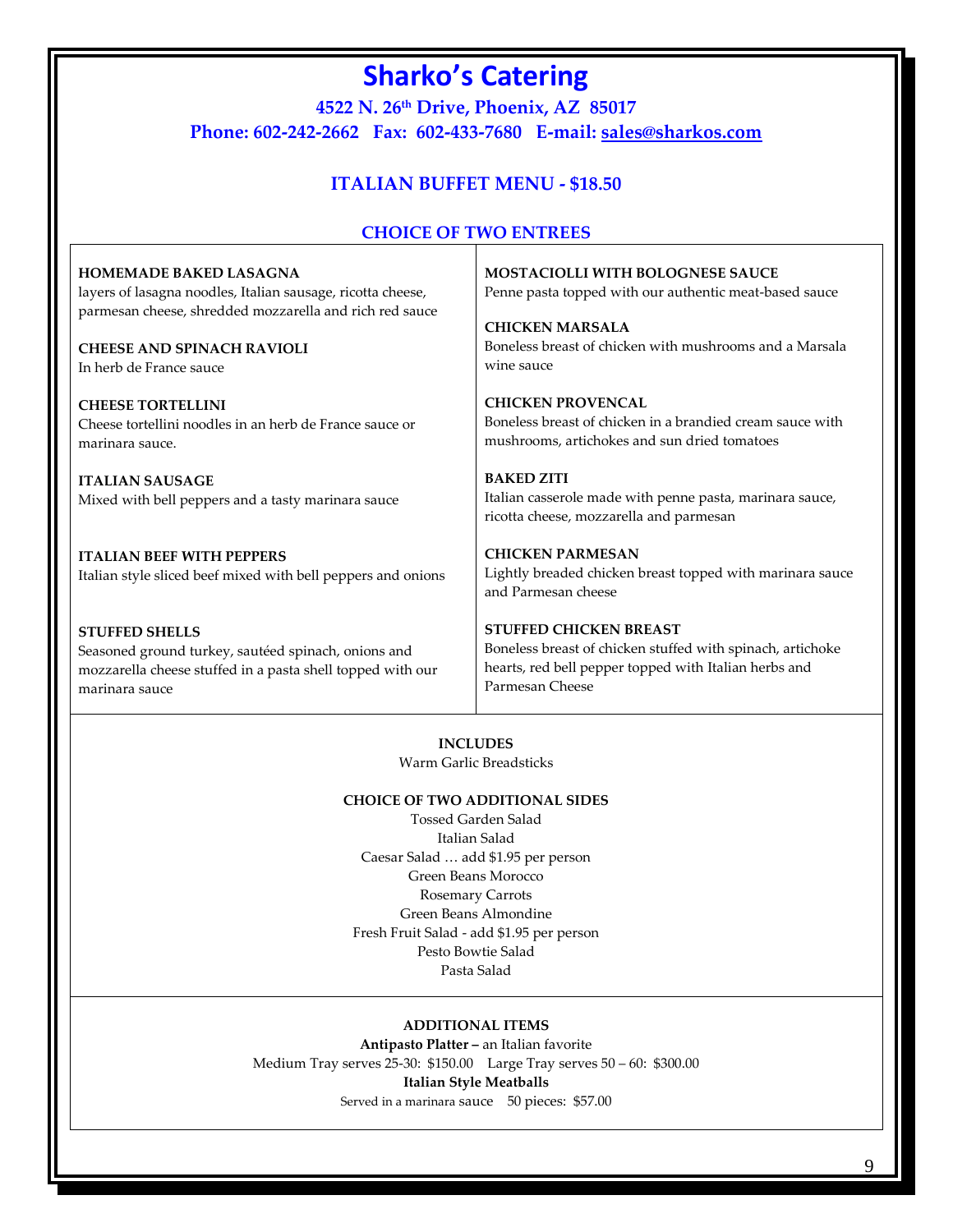**4522 N. 26 th Drive, Phoenix, AZ 85017 Phone: 602-242-2662 Fax: 602-433-7680 E-mail: [sales@sharkos.com](mailto:sales@sharkos.com)**

# **BARBECUE BUFFET MENU - \$19.75**

# **CHOICE OF TWO ENTREES**

| <b>GRILLED BRATWURST</b>                                                                                    | <b>PULLED BARBECUE PORK</b>                                                                        |
|-------------------------------------------------------------------------------------------------------------|----------------------------------------------------------------------------------------------------|
| Plump juicy brats, grilled and served with Dijon                                                            | Seasoned, smoked and hand pulled; served with                                                      |
| mustard and horseradish                                                                                     | our authentic BBQ Sauce                                                                            |
| <b>SLICED BARBECUE BEEF</b>                                                                                 | <b>LEMON HERB CHICKEN</b>                                                                          |
| Seasoned, smoked and sliced; served with our                                                                | Boneless breast of chicken, grilled and topped with                                                |
| authentic BBQ Sauce                                                                                         | our signature lemon glaze                                                                          |
| <b>SHARKO'S FRIED CHICKEN</b><br>deep-fried to golden perfection                                            | <b>ROASTED BONE-IN CHICKEN</b><br>Marinated in a pineapple marinade, then roasted<br>to perfection |
| <b>HOME STYLE BBQ BONE-IN CHICKEN</b>                                                                       | BARBECUE BABY BACK PORK RIBS  add \$3.25 to price                                                  |
| Seasoned and grilled to perfection, served with our                                                         | Classic baby back pork ribs, slowly smoked and                                                     |
| authentic BBQ Sauce                                                                                         | served with our authentic BBQ Sauce                                                                |
| <b>ITALIAN SAUSAGE WITH PEPPERS AND ONIONS</b><br>Sweet Italian sausage, sautéed with peppers and<br>onions |                                                                                                    |

### **INCLUDES**

Bakery Fresh Rolls and Butter

### **CHOICE OF THREE ADDITIONAL SIDES**

- ColeslawPasta Salad Potato Salad Watermelon Wedges Fresh Fruit Compote Southwest Bean Salad Italian SaladHawaiian Salad Tomato & Cucumber Corn on the Cob New Red Potatoes
- **Baked Beans Macaroni Salad Festive Corn** 
	-

# **Hot Dog and Hamburger Buffet with Three Side Dishes: \$15.65** (Includes lettuce, tomatoes, relish, pickles, mustard, ketchup, and cheese

**\*Grilled Sirloin Steaks and Chicken Buffet with Three Side Dishes: \$31.00 \*Requires Sharko's full service…prices are subject to a service charge.**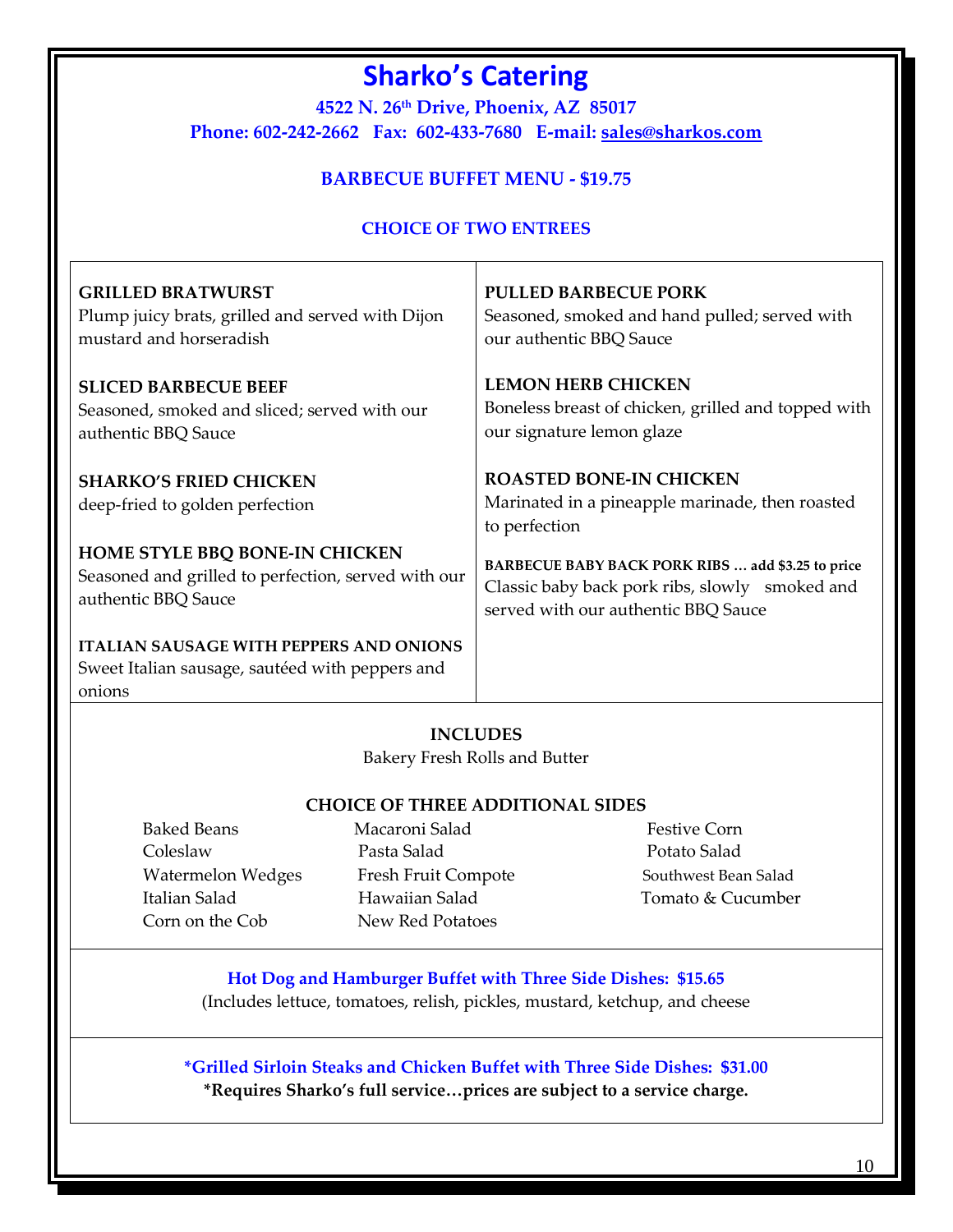**4522 N. 26th Drive, Phoenix, AZ 85017 Phone: 602-242-2662 Fax: 602-433-7680 E-mail: [sales@sharkos.com](mailto:sales@sharkos.com)**

# **LUAU BUFFET MENU - \$19.75**

# **CHOICE OF TWO ENTREES**

| <b>STIR FRY CHICKEN</b>                                                                                      | <b>HAWAIIAN ROASTED PORK LOIN</b>                                                                                                                                  |
|--------------------------------------------------------------------------------------------------------------|--------------------------------------------------------------------------------------------------------------------------------------------------------------------|
| Strips of marinated chicken mixed with oriental                                                              | Lean and tender pork with oriental seasonings and                                                                                                                  |
| vegetables                                                                                                   | served with a Teriyaki glaze                                                                                                                                       |
| <b>CANTONESE PEPPER STEAK</b><br>Marinated tender tips of beef sautéed with<br>peppers, onions and mushrooms | PORK TENDERLOIN BROCHETTE<br>Chunks of seasoned pork tenderloin placed on a<br>skewer with pineapple, onion and peppers, grilled<br>& served with a teriyaki glaze |
| <b>TERIYAKI CHICKEN</b>                                                                                      | MAUI BAKED SALMON  add \$6.00 to price                                                                                                                             |
| Broiled marinated chicken breast topped with                                                                 | Fresh salmon fillet lightly seasoned, grilled, then                                                                                                                |
| teriyaki glaze                                                                                               | topped with a papaya and mango salsa                                                                                                                               |
| <b>MANGO CHICKEN</b>                                                                                         | POLYNESIAN BABY BACK PORK RIBS  add                                                                                                                                |
| Marinated boneless chicken breast, broiled and                                                               | \$3.75 to price                                                                                                                                                    |
| topped with our mango relish                                                                                 | Tender baby back pork ribs in a Polynesian Sauce                                                                                                                   |

**INCLUDES Fried Rice** or **Steamed White Rice** Bakery Fresh Rolls and Butter

**CHOICE OF TWO ADDITIONAL SIDES** Stir Fry Vegetables Hawaiian Coleslaw Tropical Fruit Salad ... add \$1.95 Tossed Garden Salad with Mandarin Oranges and Crispy Wontons Tomato and Cucumber Salad Green Beans Almondine Grilled Asparagus, Zucchini & Yellow Squash … add \$1.95 to price

### **ADDITIONAL ITEMS**

**Coconut Shrimp (50 pieces: \$150.00) –** served with a pineapple mango dipping sauce **Eggs Rolls (50 pieces: \$94.00) –** a combination of vegetable and pork served with sweet & sauce **Hawaiian Style Meatballs (50 pieces: \$57.00)**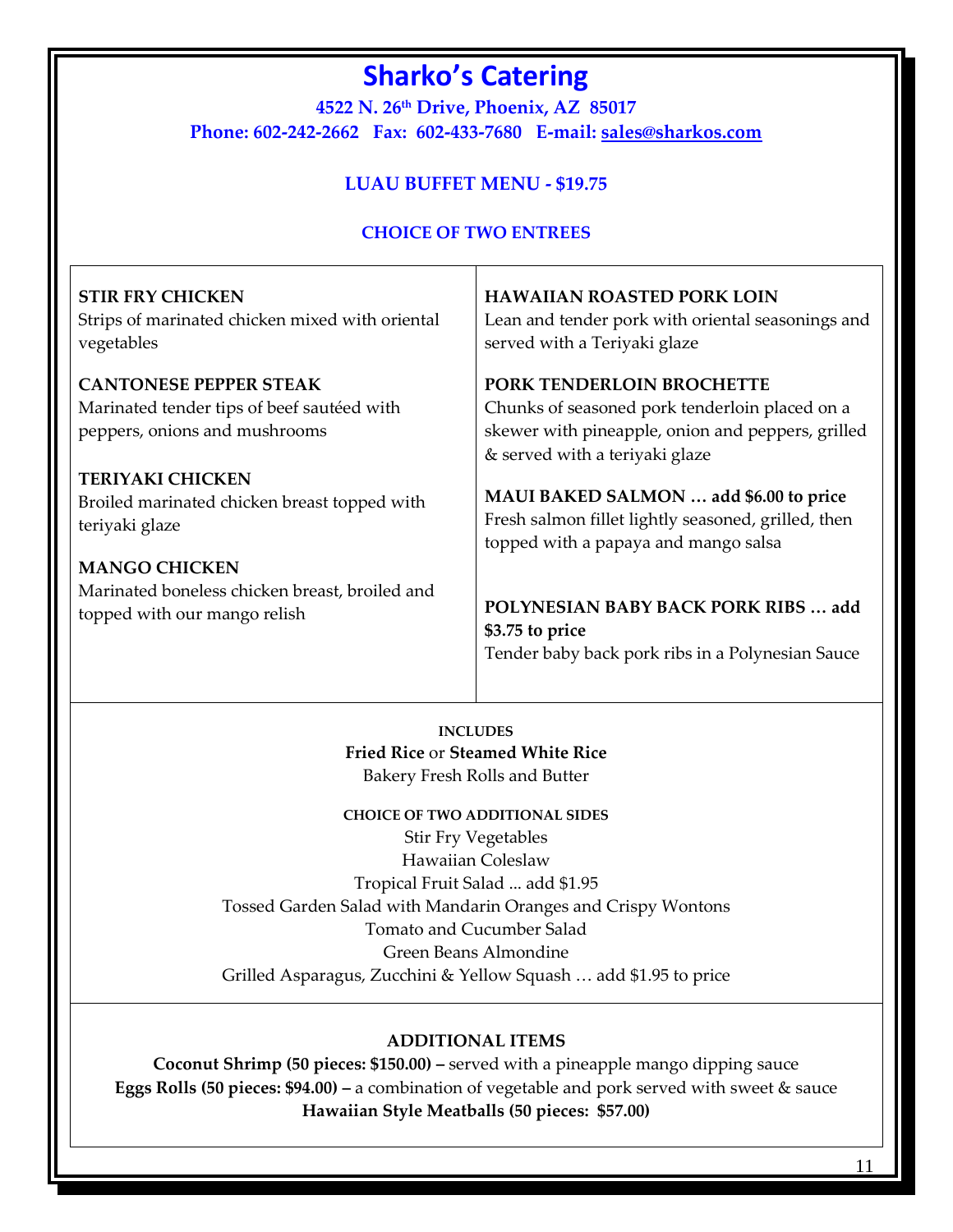**4522 N. 26th Drive, Phoenix, AZ 85017 Phone: 602-242-2662 Fax: 602-433-7680 E-mail: [sales@sharkos.com](mailto:sales@sharkos.com)**

# **PARTY TRAYS AND OTHER SELECTIONS**

#### **Assorted Cheese Cube Platter**

American, Jalapeno, Muenster and Mild Cheddar; garnished with grapes, served with crackers Medium Tray serves 25-30: \$82.00 Large Tray serves 50 – 60: \$162..00

#### **Assorted Fresh Vegetable Platter**

Carrot sticks, celery, grilled zucchini, grilled asparagus, roasted peppers, marinated mushrooms; Served with a dill dip Medium Tray serves 25-30: \$82.00 Large Tray serves 50 – 60: \$162.00

#### **Season Fresh Fruit Platter**

Fresh Strawberries, cantaloupe, honeydew, watermelon and grapes Medium Tray serves 25-30: \$82.00 Large Tray serves 50 – 60: \$162.00

#### **Deluxe Cold Canapés**

A variety of poultry, meat, seafood and vegetarian beautifully arranged and garnished on a domed tray 50 pieces: \$144.00

#### **Stuffed Mushroom Caps**

Crab stuffed mushrooms baked to<br>perfection 50 pieces: \$12 50 pieces: \$125.00

#### **Petite Calzones**

Italian sausage and Mozzarella cheese Served with a marinara dipping sauce 50 pieces: \$106.00

**Classic Deviled Eggs** Beautifully garnished and arranged on a tray 50 pieces: \$100.00

#### **Jumbo Shrimp**

Beautifully arranged and garnished on a domed tray … served with cocktail sauce, 50 pieces: \$119.00

#### **Coconut Shrimp**

Served with a pineapple mango dipping sauce 50 pieces: \$150.00

**American Style Meatballs** Served in a demiglace sauce 50 pieces: \$57.00

#### **Italian Style Meatballs**

Served in a marinara sauce 50 pieces: \$57.00

**Salami Cornucopias** Toasted baguette topped with salami and cream cheese 50 pieces: \$106.00

#### **Egg Rolls**

A combination of pork and vegetable filling served with sweet and sour sauce 50 pieces: \$94.00

### **Ribbon Sandwiches**

Triple deck sandwich of tuna and egg salad on wheat and white breads 50 pieces: \$125.00

#### **Mini Sandwiches**

Ham, turkey and roast beef sandwiches on mini Kaiser rolls with leaf lettuce and dressed with a sandwich spread 50 Half Sandwiches: \$125.00 Note: Croissants may be substituted for an additional charge

#### **Antipasto Platter**

Italian favorite including marinated mushrooms, artichoke hearts, Spanish green olives, black olives, sweet green peppers, roasted red peppers, hard salami, proscuitto, fresh mozzarella cheese served with garlic bread Medium Tray serves 25-30: \$150.00 Large Tray serves 50 – 60: \$300.00

**Kugelis** Grated potato specialty, served with sour Half pan serves 12 – 15: \$50.00 Full pan 24 - 30: \$100.00

**Classic Macaroni & Cheese**  Half pan serves 12 – 15: \$44.00 Full pan 24 - 30: \$88.00

**Southwestern Style Bean Dip Tray** Layers of refried beans, sour cream, guacamole grated cheese, diced tomatoes, served with tortilla chips Serves 30-40: \$95.00

#### **Cream Cheese Grapes**

Dipped in cream cheese, rolled in crushed walnuts 50 pieces: \$106.00

### **Chicken Hot Wings**

served with ranch dressing 50 pieces: \$106.00

#### **Cheese and Salami Tray**

Sliced Italian Salami, American, Jalapeno, Muenster and Mild Cheddar; Served with crackers Medium Tray serves 25-30: \$94.00 Large Tray serves 50 – 60: \$188.00

#### **Chicken Tenders**

Panko breaded chicken tenders, served with a honey mustard sauce 50 pieces: \$106.00

#### **Tortilla Pinwheels**

Cream cheese, ham, and black olives rolled in a flavored flour tortilla 50 pieces: \$8\8.00

**Hummus with Pita Bread and Tortilla Chips** \$4.50 per person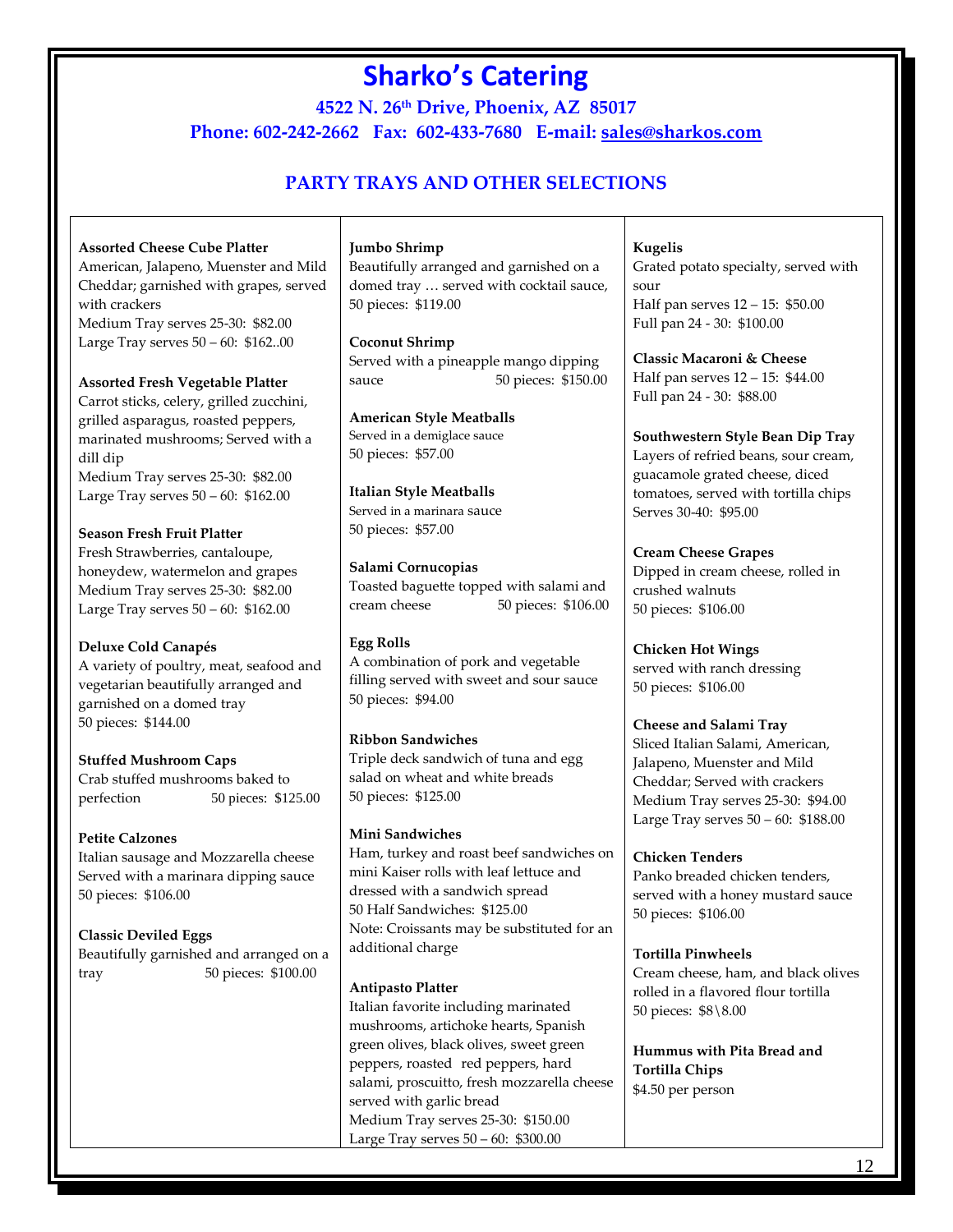**4522 N. 26th Drive, Phoenix, AZ 85017 Phone: 602-242-2662 Fax: 602-433-7680 E-mail: [sales@sharkos.com](mailto:sales@sharkos.com)**

# **PARTY TRAYS AND OTHER SELECTIONS**

**Mini Burritos** Mini beef and bean burritos 50 pieces: \$106.00

**Mini Beef Chimichangas**  Shredded beef rolled in a flour tortilla deep fried to perfection 50 pieces: \$132.00

**Mini Chicken Chimichangas**  Shredded chicken rolled in a flour tortilla deep fried to perfection 50 pieces: \$132.00

**Spanish Rice** Small pan - Serves 12 - 15: \$38.00 Medium Pan - 20 – 25: \$75.00

**Refried Beans** Small pan - Serves 12 - 15: \$38.00 Medium Pan - 20 – 25: \$75.00

**Chicken Tequila Burrito** Tender smoked breast of chicken with peppers, Monterey Jack cheese and a splash of Tequila wrapped in a flour tortilla. 50 pieces: \$106.00

**Grilled Chicken Quesadillas** Smoked chicken with green chilis and cilantro in a flour tortilla 50 pieces: \$125.00

**Tortilla Chips, Salsa, Sour Cream and Chef Roman's Homemade Guacamole** \$4.75 per person

**Warm Garlic Bread Sticks \$20.00 per dozen**

**Baked Potato Bar: \$13.75 per person** Steaming hot baked potatoes served with all the toppings: Chili, Cheddar sauce, bacon bits, sour cream, green onions & black olives. Also includes Tossed Garden Salad, Bakery Fresh Rolls & Butter.

**Chicken Taquitos**  Shredded chicken rolled in a corn tortilla, deep fried to perfection 50 pieces: \$106.00

#### **Beef Taquitos**

Shredded beef rolled in a corn tortilla, deep fried to perfection 50 pieces: \$106.00

**Classic Meat Lasagna served with Marinara Sauce on the side** 24 pieces: \$115.00

**Spinach Lasagna with Alfredo Sauce** 24 pieces: \$115.00

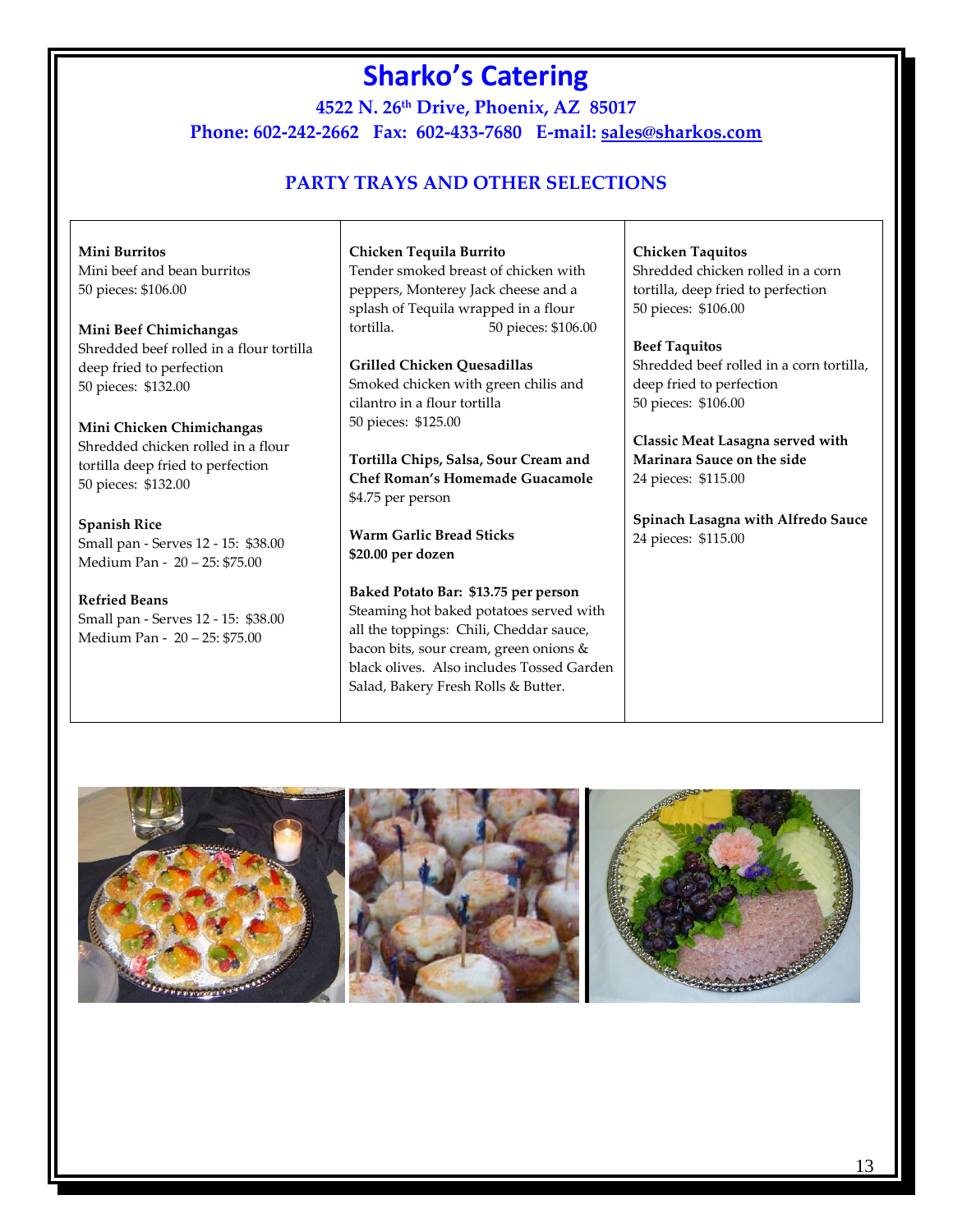**4522 N. 26th Drive, Phoenix, AZ 85017 Phone: 602-242-2662 Fax: 602-433-7680 E-mail: [sales@sharkos.com](mailto:sales@sharkos.com)**

#### **DESSERTS**

| <b>Assorted Dessert Tray (3 pieces per person)</b>                                              | \$4.00                               |
|-------------------------------------------------------------------------------------------------|--------------------------------------|
| Assortment of cookies, brownies, kolachkies, mini cheesecakes, lemon bars, raspberry bars       |                                      |
| <b>Homemade Brownies</b>                                                                        | \$2.25                               |
| <b>Assorted Cookies</b>                                                                         | \$1.90                               |
| Chocolate Chip and Macadamia Nut                                                                |                                      |
| <b>German Chocolate Cake</b>                                                                    | \$3.25                               |
| <b>Carrot Cake</b>                                                                              | \$3.25                               |
| <b>Apple Pie</b>                                                                                | \$3.25                               |
| <b>New York Cheesecake</b>                                                                      | \$4.75                               |
| <b>Chocolate Mousse Cake</b>                                                                    | \$4.75                               |
| <b>Strawberry Trifle</b> (serves up to 15)                                                      | per pan \$45.00                      |
| Ice Cream Sundae Bar (minimum of 25)                                                            | \$11.00                              |
| Vanilla Ice Cream, Chocolate Syrup, Strawberry Topping, Butterscotch Syrup, Whipped Cream, Oreo |                                      |
| Cookies, Chocolate Chip Cookies, Snickers, M & M's, Crushed Walnuts, Rainbow Sprinkles          |                                      |
| <b>Gourmet Desserts Are Also Available</b>                                                      | call for additional info and pricing |

#### **DECORATED SHEET CAKES**

**Cake Flavors:** Chocolate Strawberry, Chocolate Raspberry, Chocolate Mousse, Banana Strawberry, Banana Strawberry Rum, Lemon Raspberry, Lemon Strawberry, Vanilla Strawberry, Vanilla Strawberry Rum, Vanilla Raspberry, Vanilla Raspberry Brandy, Vanilla Peaches and Cream, Vanilla White Chocolate Mousse, Bavarian Cream

*Includes plastic cake plates, plastic forks and paper napkins.*

| $\frac{1}{4}$ Sheet (serves 25 - 35) | \$100.00 |
|--------------------------------------|----------|
| $\frac{1}{2}$ Sheet (serves 50 – 60) | \$175.00 |
| Full Sheet (serves $90 - 100$ )      | \$250.00 |

#### **BEVERAGES**

| Includes cups, sugar, and cream<br>50 cup urn: \$100.00<br>Canned Soft Drinks Diet and Regular<br>\$1.90<br><b>Canned Lipton Iced Tea Sweetened:</b><br>\$1.90<br><b>Brewed Iced Tea:</b><br>\$17.50 per gallon<br><b>Canned Country Time Lemonade:</b><br>\$1.90 |  |
|-------------------------------------------------------------------------------------------------------------------------------------------------------------------------------------------------------------------------------------------------------------------|--|
|                                                                                                                                                                                                                                                                   |  |
|                                                                                                                                                                                                                                                                   |  |
|                                                                                                                                                                                                                                                                   |  |
|                                                                                                                                                                                                                                                                   |  |
|                                                                                                                                                                                                                                                                   |  |
| <b>Country Time Lemonade:</b><br>\$17.50 per gallon                                                                                                                                                                                                               |  |
| <b>Bottled Fruit Juice (Orange or Cranberry)</b><br>\$2.80                                                                                                                                                                                                        |  |
| Bottled Water - 16.9 FL OZ<br>\$1.90                                                                                                                                                                                                                              |  |
| Beer and Wine Packages are also available<br>call for additional info and pricing                                                                                                                                                                                 |  |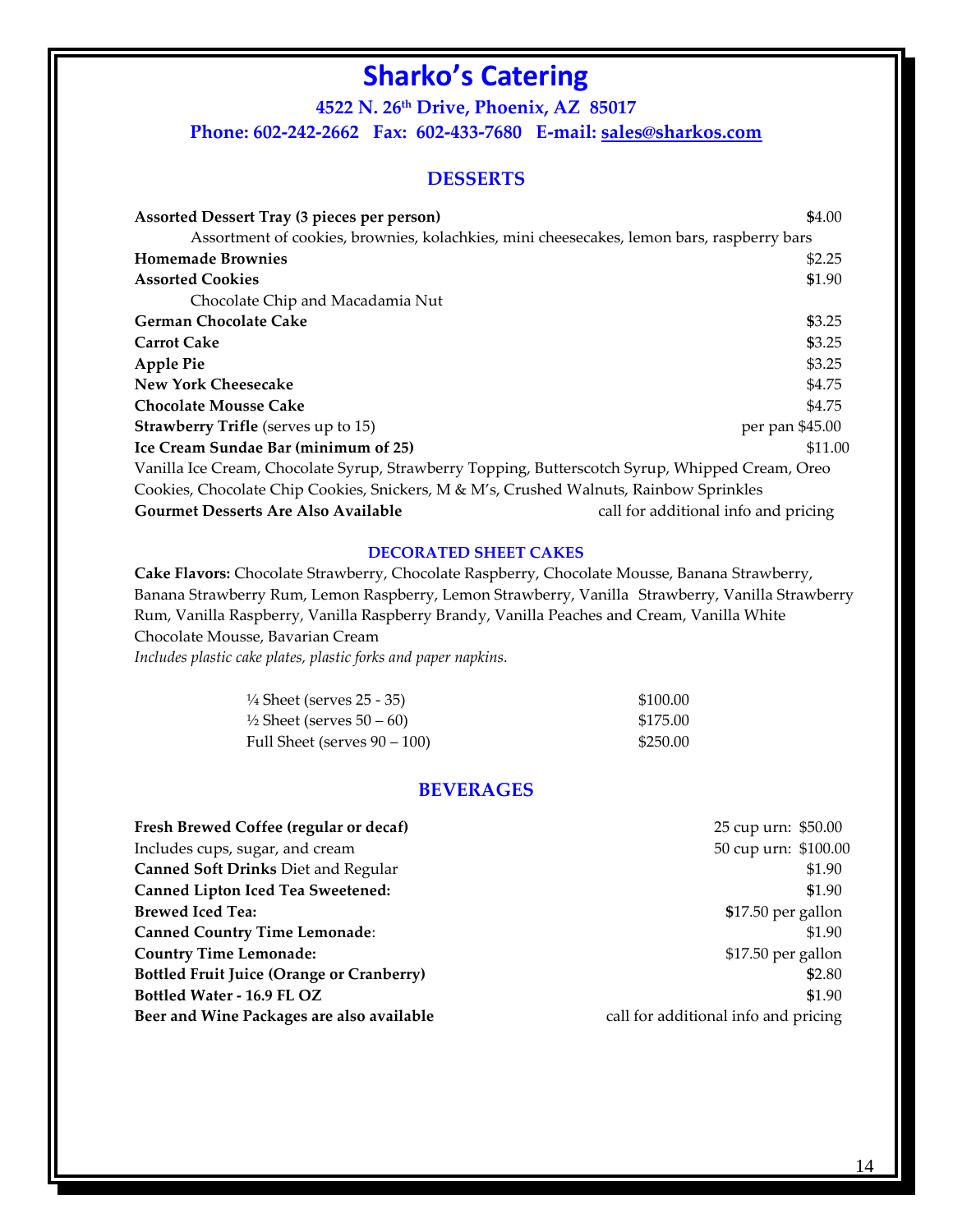# **4522 N. 26th Drive, Phoenix, AZ 85017 Phone: 602-242-2662 Fax: 602-433-7680 E-mail: [sales@sharkos.com](mailto:sales@sharkos.com)**

**SHARKO'S FULL SERVICE** may be added to all parts of our menu for an additional charge. Uniformed attendants and chefs are \$30.00 per hour (4 hour minimum). Bartenders are \$30.00 per hour (4 hour minimum). Attendants and bartenders are dressed in black pants, white long sleeve shirt, necktie, and black apron. An 18% service charge is added to all full service events, which include coordination fees, buffet set up (buffet linens, buffet skirting, buffet décor, and chafing dishes), buffet and beverage supervision, clearing tables and buffet breakdown.

| <b>RENTALS</b>                                                    |                   |
|-------------------------------------------------------------------|-------------------|
| White china plates                                                | \$1.50            |
| White china coffee cups, saucers                                  | \$1.50            |
| <b>Water Glasses</b>                                              | \$1.50            |
| <b>Wine Glasses</b>                                               | \$1.50            |
| Champagne Glasses                                                 | \$1.50            |
| Rocks (tall & short)                                              | \$1.50            |
| Stainless steel flatware                                          | \$1.50            |
| (Includes knife, teaspoon and fork)                               |                   |
| <b>Linen Napkins</b>                                              | \$1.50            |
| Linen tablecloths (solid colors)                                  |                   |
| 90" round                                                         | \$15.75 each      |
| 102" and 108" Round                                               | \$19.75 each      |
| 120" round                                                        | \$23.00 each      |
| 130" round                                                        | \$26.00 each      |
| Damask, Lame, Organza, Satin Stripe and Prints are also available | call for prices   |
| <b>TABLES</b>                                                     |                   |
| 72 Inch Round (seats 10-12)                                       | \$19.25 per table |
| 60 Inch Round (seats 8)                                           | \$17.00 per table |
| 48 Inch Round (seats 6)                                           | \$14.50 per table |
| 36 Inch Round Bar Height                                          | \$15.75 per table |
| 8 Foot Rectangle (seats 8-10)                                     | \$15.75 per table |
| 6 Foot Rectangle (seats 6-8)                                      | \$13.25 per table |
| <b>CHAIRS</b>                                                     |                   |
| White Folding Samsonite                                           | \$2.50 per chair  |
| Padded White Wood                                                 | \$5.00 per chair  |
|                                                                   |                   |
| Portable Bar                                                      | \$225.00          |
| Umbrella Heaters                                                  | \$200.00          |
|                                                                   |                   |

DANCE FLOORS (call for a price quote) TENTS (ALL SIZES) (call for a price quote)

Prices are subject to sales tax.

Tables and chairs are subject to a delivery, set up and pickup charge.